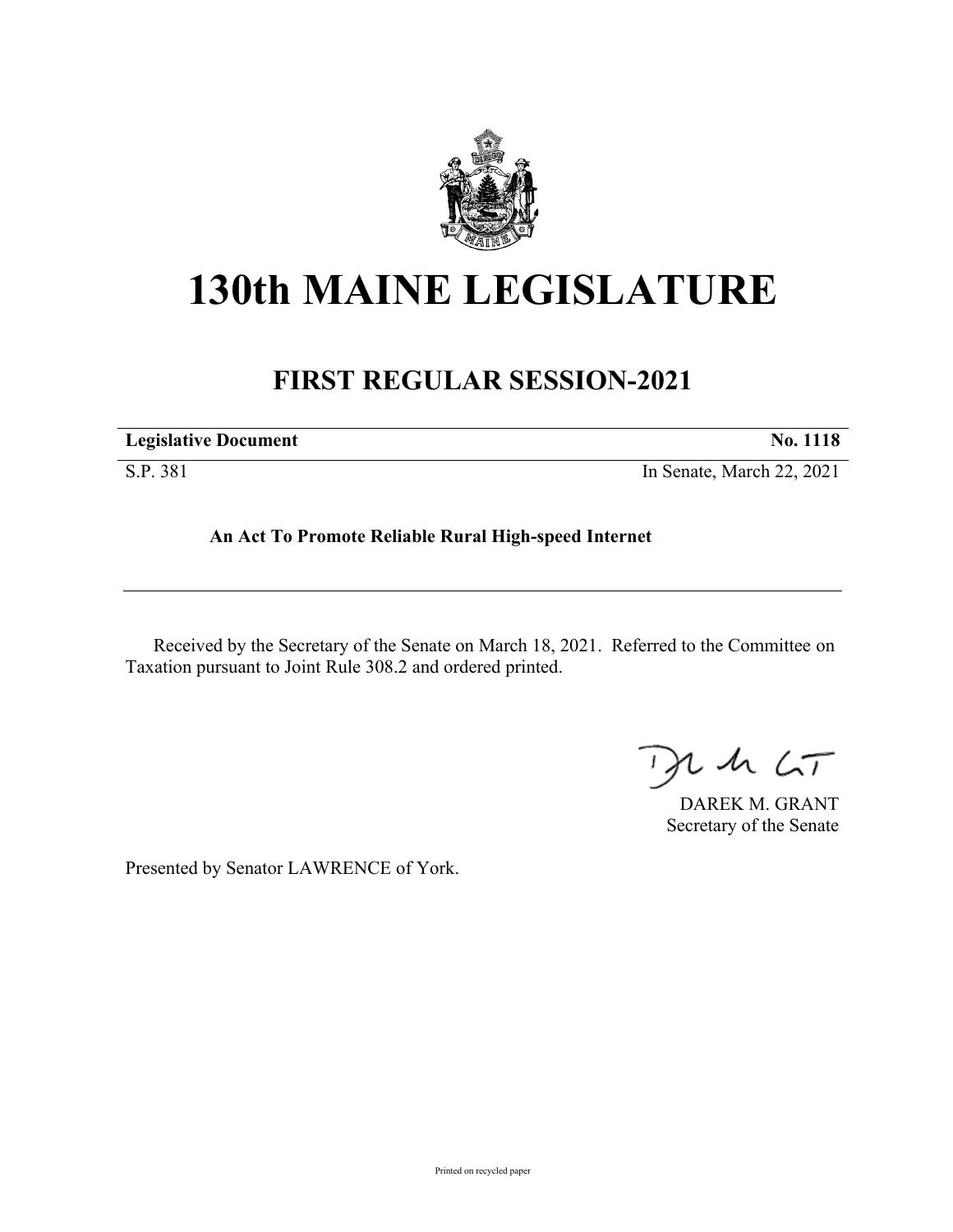| 1              | Be it enacted by the People of the State of Maine as follows:                                                                                                                    |
|----------------|----------------------------------------------------------------------------------------------------------------------------------------------------------------------------------|
| $\overline{2}$ | Sec. 1. 36 MRSA §5219-YY is enacted to read:                                                                                                                                     |
| 3              | §5219-YY. High-speed Internet investment tax credit                                                                                                                              |
| 4              | <b>1. Definitions.</b> As used in this section, unless the context otherwise indicates, the                                                                                      |
| 5              | following terms have the following meanings.                                                                                                                                     |
| 6              | A. "Commissioner" means the Commissioner of Economic and Community                                                                                                               |
| 7              | Development.                                                                                                                                                                     |
| 8              | B. "Department" means the Department of Economic and Community Development.                                                                                                      |
| 9              | C. "Eligible high-speed Internet provider" means a high-speed Internet service                                                                                                   |
| 10             | provider that has completed a qualified project.                                                                                                                                 |
| 11             | D. "Qualified customer" means an end user receiving high-speed Internet service at                                                                                               |
| 12             | qualifying speeds from a qualified project.                                                                                                                                      |
| 13             | E. "Qualified project" means a project qualified by the commissioner under subsection                                                                                            |
| 14             | $\overline{4}$ .                                                                                                                                                                 |
| 15<br>16<br>17 | "Qualifying speed" means high-speed Internet service with speeds at a minimum of<br>F.<br>20 megabits per second downstream and a minimum of 20 megabits per second<br>upstream. |
| 18             | 2. Credit allowed. An eligible high-speed Internet provider is eligible for:                                                                                                     |
| 19             | A. A \$1,000 tax credit for each qualified customer; and                                                                                                                         |
| 20             | B. A tax credit:                                                                                                                                                                 |
| 21             | (1) In the amount of \$7,500 for each mile of fiber-optic cable installed as part of                                                                                             |
| 22             | a qualified project where there is an average of 11 or more homes; and                                                                                                           |
| 23             | (2) In the amount of \$10,000 for each mile of fiber-optic cable installed as part of                                                                                            |
| 24             | a qualified project where there is an average of 10 or fewer homes.                                                                                                              |
| 25             | <b>3. Limitations.</b> A person entitled to a credit under this section for any taxable year                                                                                     |
| 26             | may carry over and apply the portion of any unused credits to the tax liability on income                                                                                        |
| 27             | derived from the qualified project for any one or more of the next succeeding 10 taxable                                                                                         |
| 28             | years. The credit allowed, including carryovers, may not reduce the tax otherwise due under                                                                                      |
| 29             | this Part to less than zero and may not exceed the actual costs to the eligible high-speed                                                                                       |
| 30             | Internet provider to complete the qualified project for which the credit is claimed under this                                                                                   |
| 31             | section.                                                                                                                                                                         |
| 32             | 4. Project qualification. A high-speed Internet service provider may apply for                                                                                                   |
| 33             | qualification by the commissioner of a project that provides high-speed Internet service at                                                                                      |
| 34             | qualifying speeds to customers in areas of service where the average number of potential                                                                                         |
| 35             | customers per mile does not exceed 20. Such an application must include the proposed                                                                                             |
| 36             | location and speeds of the high-speed Internet service to be developed and must certify that                                                                                     |
| 37             | qualified customers served by the project will be able to purchase internet service at                                                                                           |
| 38             | qualifying speeds for not more than the Consumer Price Index price for high-speed Internet                                                                                       |
| 39             | service in a metropolitan area.                                                                                                                                                  |